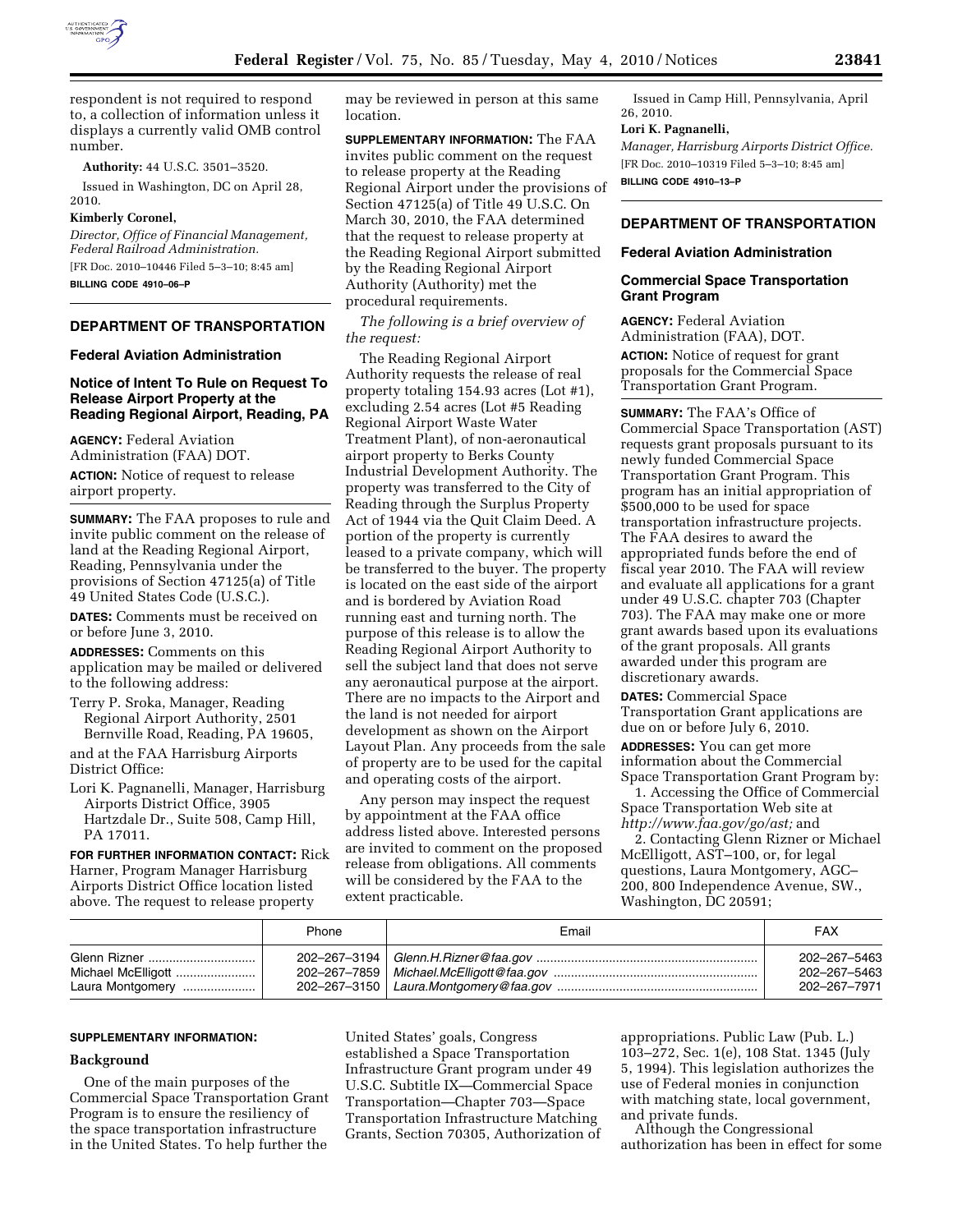time, FY 2010 is the first year Federal funds have been appropriated. The Consolidated Appropriations Act for 2010 (Pub. L. 111–117) appropriated \$500,000.00 for the FAA's Commercial Space Transportation Grant program. The FAA's Office of Commercial Space Transportation is responsible for overseeing the program. Although the FAA will be developing more detailed guidance to administer this program, the FAA intends to disburse these funds on or before August 31, 2010. Accordingly, applicants must submit their grant proposals by July 6, 2010, which will fall before more detailed guidance becomes available.

# **The Commercial Space Transportation Grant Program**

The Commercial Space Transportation Grant Program is intended to "ensure the resiliency of the space transportation infrastructure of the United States  $* * * " 49 U.S.C.$ 70302. Development projects eligible for funding include technical and environmental studies; construction, improvement, and design and engineering of space transportation infrastructure, including facilities and associated equipment; and real property to meet the needs of the United States commercial space transportation industry.

## **Who May Apply for a Commercial Space Transportation Grant**

The FAA may make project grants to sponsors. 49 U.S.C. 70303(a). Chapter 703 defines a sponsor as a public agency that submits an application for a project grant. 49 U.S.C. 70301(6). A public agency is a State or an agency of a State, a political subdivision of a State, or a tax-supported organization. 49 U.S.C. 70301(5).

# **How To Apply for a Commercial Space Transportation Grant**

Applicants for grants under the Commercial Space Transportation Grant Program must submit grant proposals to the FAA AST. A complete SF–424, Application for Federal Assistance (OMB Number 4040–0004) is a component of all grant proposals. SF–424 forms are available on the Grants.gov Web site: *http:// www.grants.gov/agencies/ aforms*\_*repository*\_ *information.jsp.* In addition, a grant applicant should use SF–424A for non-construction proposals or SF–424C for construction proposals. These forms request specific applicant information, proposed project information, and an estimate of project funding and duration. The grant proposal should detail how the

proposed project meets the requirements of Chapter 703. In addition, the forms request detailed and thorough project budget information. The Commercial Space Transportation Grant Program will not fund more than 50% of the total project cost, and project financing must include a private component of at least 10% of the total project cost. 49 U.S.C. 70302.

Given that the FAA may award multiple grants, the grant proposals may include multiple or alternative funding proposals for financing the proposed project. Applicants may submit multiple grant proposals.

The grant proposal should also indicate how applicable environmental requirements were or will be satisfied. *See Guidelines for Compliance with the National Environmental Policy Act and Related Environmental Review Statutes for the Licensing of Commercial Launches and Launch Sites; http:// www.faa.gov/about/office*\_*org/ headquarters*\_*offices/ast/ environmental/review.* 

Applicants must submit an original plus three copies of the completed grant proposal to: Federal Aviation Administration, Office of Commercial Space Transportation, Space Systems Development Division (AST–100), 800 Independence Avenue, SW., Suite 331, Washington, DC 20591.

Grant proposals are due on or before July 6, 2010. Given the time constraints on the FAA to award its grants, there will be no allowance for extensions of time.

### **Grant Application Review**

The FAA will review grant proposals using the criteria of Chapter 703 and will consider the following factors in its evaluation:

1. The contribution of the project to industry capabilities that serve the United States Government's space transportation needs;

2. The extent of industry's financial contribution to the project;

3. The extent of industry's

participation in the project; 4. The positive impact of the project on the international competitiveness of the United States space transportation

industry; 5. The extent of State contributions to

the project; and 6. The impact of the project on launch operations and other activities at Government launch ranges. 49 U.S.C. 70303(b). All grant awards made under this program are discretionary. The FAA may approve an application only if satisfied that—

1. The project will contribute to ensuring the resiliency of the space transportation infrastructure of the United States;

2. The project is reasonably consistent with plans of public agencies that are authorized by the State in which the project is located and responsible for development of the surrounding area;

3. The consent of the head of the appropriate agency for the use of any government property has been obtained;

4. The project will be completed without unreasonable delay;

5. The sponsor has the legal authority to engage in the project.

49 U.S.C. 70303(c). Additionally, the FAA may make a project grant only if at least 10 percent of the total cost of the project will be paid by the private sector and the grant will not be for more than 50 percent of the total cost of the project. 49 U.S.C. 70302(b). Applicants should submit the information necessary for the FAA to make these determinations as part of their applications.

### **Environmental Requirements**

Approval of grant funding is a federal action subject to review under the National Environmental Policy Act of 1969, 42 U.S.C. 4321 *et seq.,* as implemented by the regulations of the Council on Environmental Quality at 40 CFR part 1500 and FAA Order 1050.1E, and other Federal environmental laws. Because of this, the FAA anticipates that it may be most cost-effective for applicants who have already undergone a NEPA review to apply for a grant this fiscal year. For example, a launch site that has already received a license to operate will have conducted a NEPA review. The launch site operator could seek a grant for projects that the FAA approved as part of that license.

Under 49 U.S.C. 70304, infrastructure development projects selected for a Commercial Space Transportation Grant must meet three additional environmental requirements. First, such projects must provide for the protection and enhancement of the natural resources and the quality of the environment of the United States. Specifically, if a project will have a significant adverse environmental impact, the FAA shall approve the grant application only after finding that no feasible and prudent alternative to the project exists and that all reasonable steps have been taken to minimize the adverse effect. Second, the project sponsor must certify that an opportunity for a public hearing has been provided to consider potential environmental impacts of the project and its consistency with the goals of any planning carried out by the community. Third, the Governor of the State in